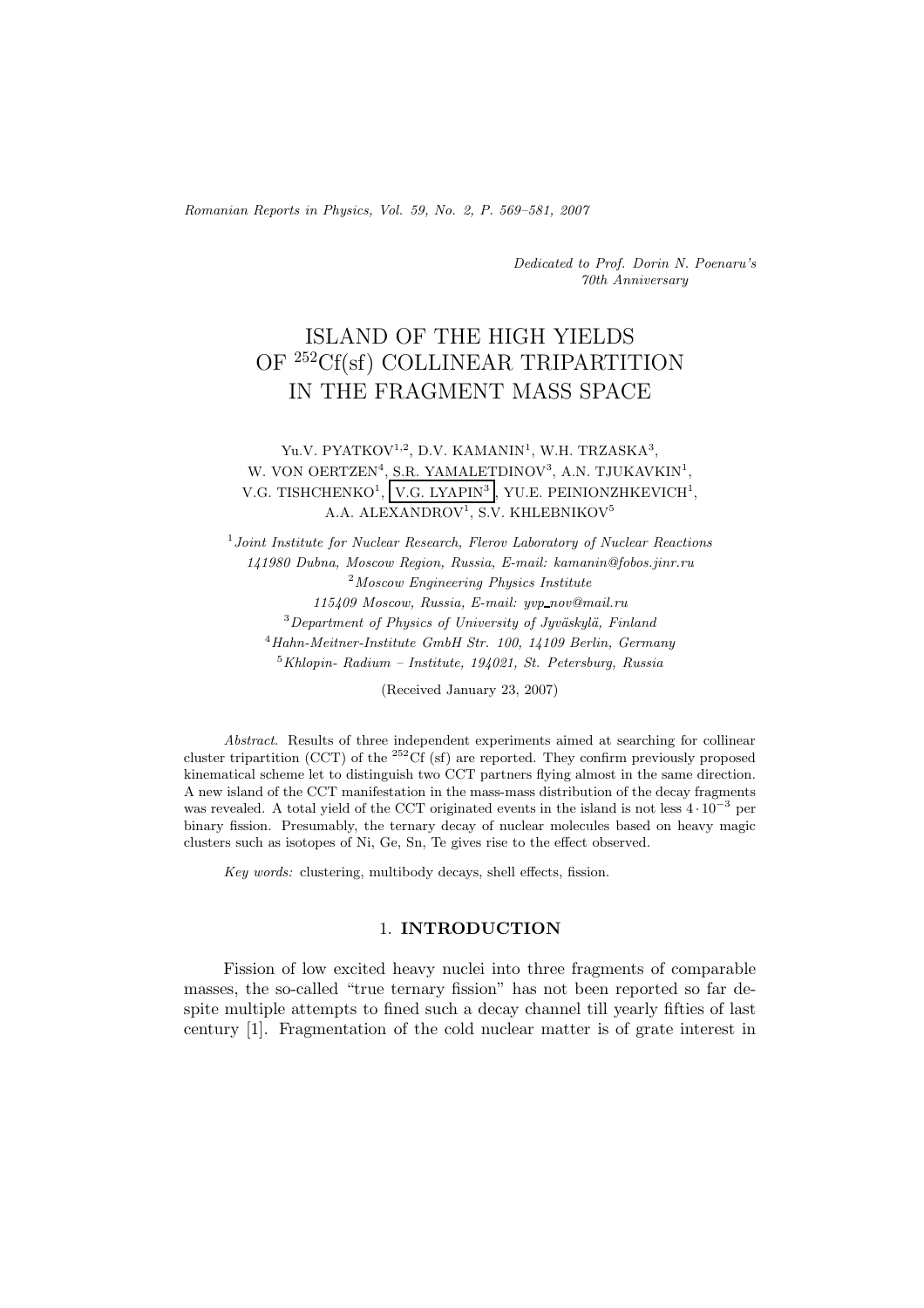view of a nuclear quantum, structural effects that stand behind. One of the brightest among them is the heavy ion or cluster radioactivity when a strongly bounded nucleus close to Pb, being double magic, is preformed and emitted in the body of the mother system. Often this type of decay is called "lead radioactivity". This extremely rare phenomenon is observed with a probability  $10^{-10} - 10^{-17}$  relative to usual  $\alpha$ -decays [2]. In our previous publications  $[3, 4, 5]$ , we have reported a new spontaneous ternary decay channel in <sup>252</sup>Cf being much more probable due to a link with magic constituents. It was called "collinear cluster tri-partition" (CCT) because the decay products fly apart almost collinearly. In order to distinguish the CCT event from the binary fission one, we used different gating such as selection by neutron multiplicity [6], velocity, momentum, and their combinations. Due to this procedure, we succeeded to reveal some different ternary decay modes that manifested themselves via pronounced structures in the mass-mass distributions of the detected fragments. The yield of each mode amounted to approximately  $10^{-5}$ per binary fission. Here we report a series of experiments that let us find a new island of high CCT yields in the mass-mass distribution of the fragments originated from  $^{252}$ Cf (sf).

#### 2. **EXPERIMENTAL PROCEDURE**

In the present work, we describe the results of three experiments devoted to the search for collinear tripartition of the <sup>252</sup>Cf nucleus. Among all known methods of measuring the masses of nuclear reaction products, the TOF-E (time-of-flight versus energy) method is the only one which uniquely allows the study of multibody decays. In this method both, the fragment velocities V, obtained by means of TOF, and the energy E are measured for each fragment individually. The fragment mass M is calculated simply using  $M = 2E/V^2$ . Three different TOF-E spectrometers with the detector arms placed opposite to each other and symmetric to the  $252 \text{Cf}$  source were used in our experiments as described below.

In the first experiment (Ex1, Fig. 1a), performed at the FOBOS setup at the Flerov Laboratory (FLNR) of the Joint Institute for Nuclear Research in Dubna [7], about  $13 \cdot 10^6$  coincident binary fission events were recorded (the numbers in parenthesis refer to labels in the figure). The TOF of the fragments was measured over a flight path of 50 cm between the start detector(3) based on the micro-channel plates (MCP) placed next to the  $^{252}$ Cf source(1) and the stop position-sensitive avalanche counters (PSAC,4). The latter provided through the measurements of the position also the fragment emission angle with a precision of 0.2◦. The energies of the coincident fragments that passed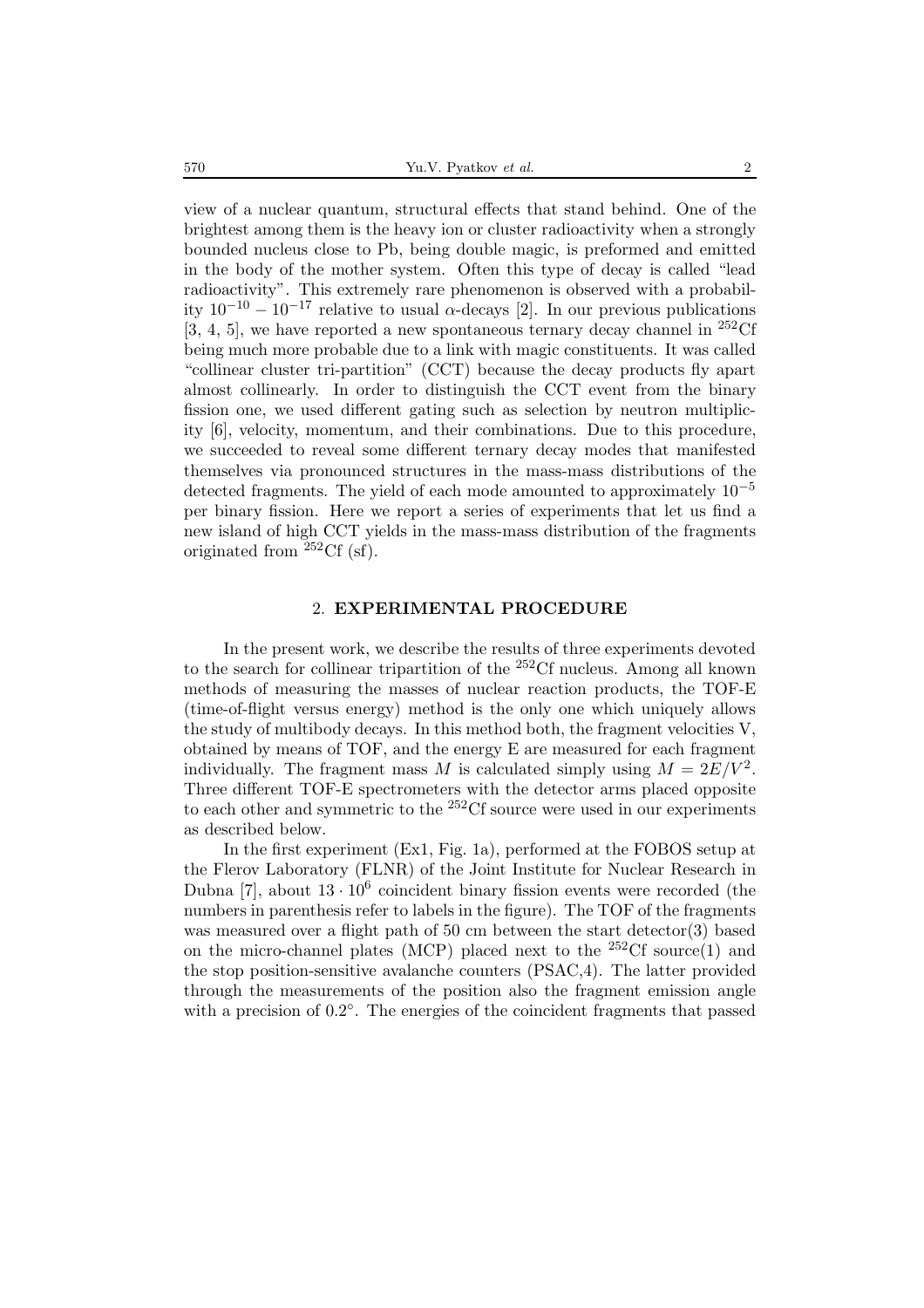through the PSACs were measured in the Bragg ionization chambers (BIC, 5) with entrance windows supported by a grid  $(6)$  with 70 hexagonal, the side view is shown in the insert (left) of Fig. 1.



Fig.  $1 - A$  scheme of coincident measurements of two fragments of the collinear tripartition partners for the three experiments. The first experiment, Ex1(a) was performed at the FOBOS setup. Here: 1 is a Cf source; 2 is a source backing; 3 is a microchannel plate (MCP) based timing start detector; 4 is a position-sensitive avalanche counter as stop detector; 5 is an ionization chamber with the supporting  $grid(6)$  on the entrance window. The side view of the grid is shown in the insert (left). The second and third experiments,  $Ex2$ ,  $Ex3$  (b and c) were performed at the spectrometers based on MCP detectors $(2,10)$  and PIN diodes $(8)$  bounded by a frame $(9)$ . The scheme of detecting of the tripartition partners is shown in the insert (right). After passage of the dispersion foil, two light fragments(L1 and L2) obtain a small-angle divergence due to multiple scattering. One of the fragments(L1) can be lost hitting the separating block, while the fragment L2 reaches the energy detector.

This mechanical structure of the detectors is essential for the registration of the effect described below (see Section 2). The  $252 \text{C}$ f source is mounted on  $\text{Al}_2\text{O}_3$  backing(2) of a thickness 50  $\mu\text{g/cm}^2$ , the other side was free or coated with a layer of Au of  $20\mu$ g/cm<sup>2</sup> thickness. In Fig. 1, insert (right), the primary heavy fragment(H) is emitted to the left from the free side of the  $^{252}$ Cf-source: the two light fragments (L1 and L2) are emitted in the same direction. As explained below, scattering processes will separate the two light fragments in a small angular separation, and only one of them is likely to be registered. If both fragments enter, only the total energy is measured. A similar source of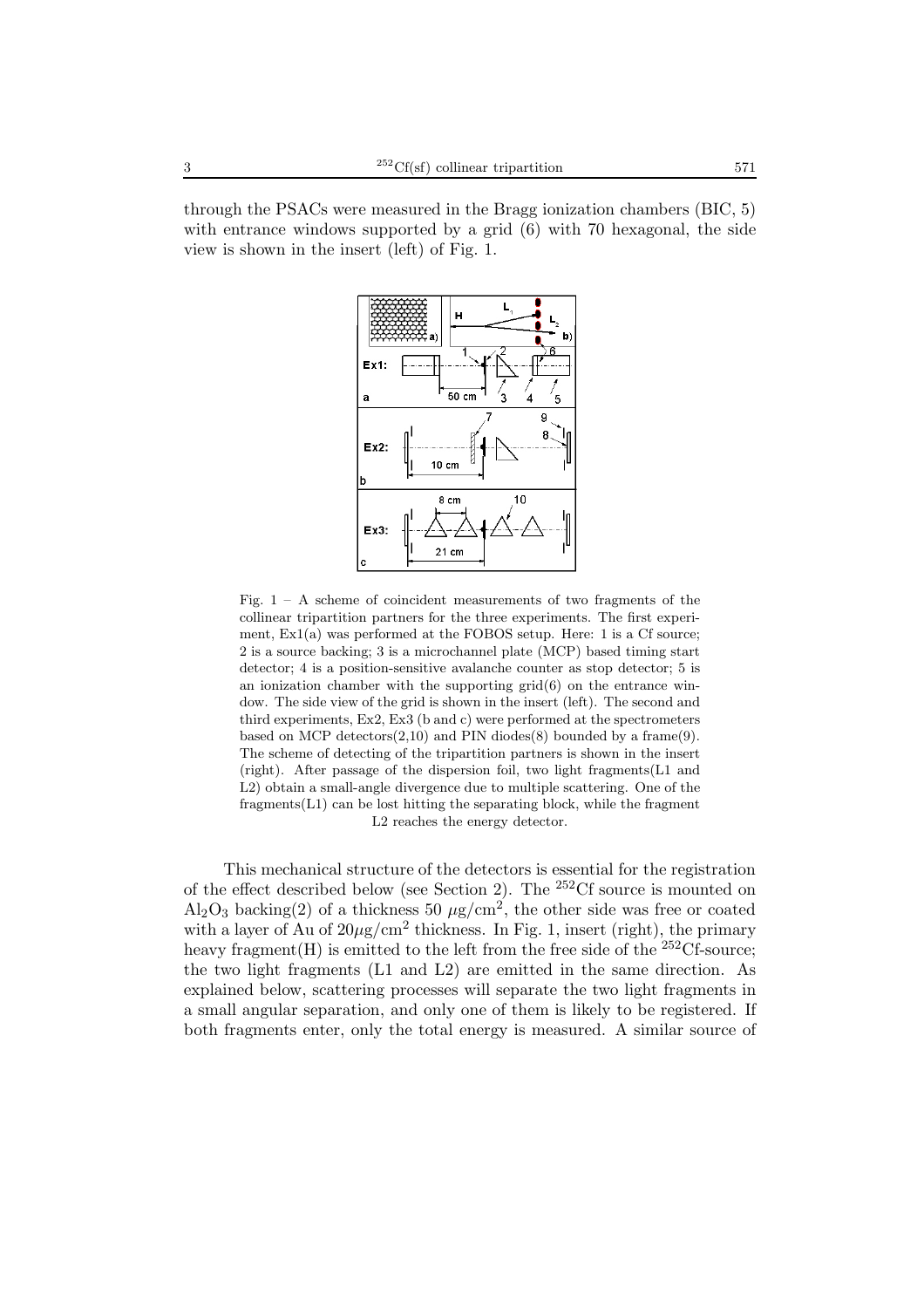<sup>252</sup>Cf was used in further experiments performed at the Accelerator Laboratory of the University of Jyväskylä (JYFL).

In the second experiment (Ex2, Fig. 1b) we used a different TOF-Espectrometer based on one MCP start detector and two  $\text{PIN}$  diodes $(8)$ , the latter provided both time and energy signals. An active area of each PIN diode was bounded by the frames $(9)$ . The flight paths here were 10 cm for each detector arm. An Al foil(7),  $5 \mu m$  thick, has been placed just near active <sup>252</sup>Cf layer. In this experiment,  $2 \cdot 10^6$  binary events were registered.

In the third experiment (Ex3, Fig. 1c) two pairs of the MCP-based timing detectors(10) provided signals for measuring TOFs with flight paths of 8 cm each. The fragment energy was measured by PIN diodes. The total transparency of each arm amounted to 70% due to the grids of the electrostatic mirrors (four per detector, instead of two as in the Ex1 and Ex2) of the timing detectors. In this third experiment,  $2 \cdot 10^6$  of binary events were collected.

#### 3. **RESULTS ON COINCIDENT FISSION EVENTS**

In Fig. 2, top, we show in a logarithmic scale the two-dimensional (2D) distribution of the two registered masses of the coincident fragments in the experiment (Ex1) at the FOBOS set up. Only collinear events in both identical spectrometer arms with a relative angle of  $180 \pm 1^\circ$  were selected, this value is within the angular resolution, and it is in the range of a typical angular spread for conventional binary fission fragments. The tails in the mass distributions marked 3-6 in Fig. 2, top, extending from the  $\text{loc}(1 \text{ and } 2)$  used to mark the conventional binary fission, are mainly due to the scattering of the fragments on both the foils and on the grid edges of the stop avalanche counters and the ionization chambers. An astonishing difference in the shapes of the tails(3 and 4) attracts attention. The only small but important asymmetry between the two arms to be emphasized consists in a very thin source backing for the rear side and the start detector foil located in the arm b only (Fig. 1, top). There is a distinct bump, marked $(7)$ , on the latter tail $(4)$ , oriented approximately parallel to the line defining a constant sum of masses,  $M_a + M_b = \text{const.}$ , i.e., tilted by 45◦ with respect to the abscissa axis. The explanation of this bump is the essence of our analysis. The bump is located in a region corresponding to a large missing mass. In Fig. 2, top, we show the line for the total mass M*total* = 225 as a border line to separate these interesting events from normal binary fission. A statistical significance of the events in the structure(7) can be deduced from Fig. 2, bottom. There the spectra of total masses,  $M_{total}$  =  $M_a + M_b$ , for the tails(4 and 3), spectrum a and spectrum b, respectively,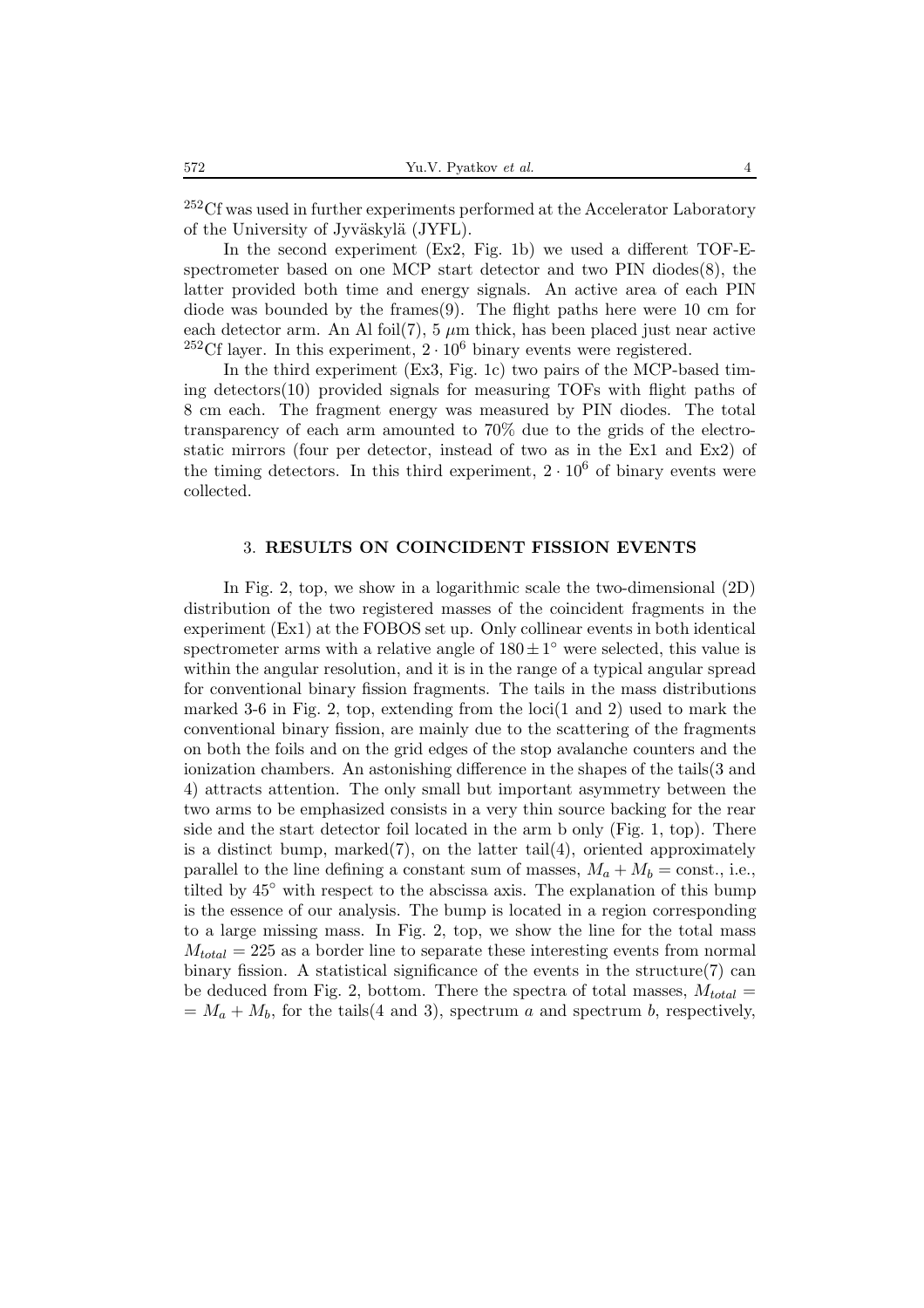are compared. The difference spectrum of  $b$  and the tail(3) is marked  $c$ , the integral of these events is  $4.7 \cdot 10^{-3}$  relative to the conventional fission events contained in the  $locus(2)$ , shown in Fig. 2, top. The corresponding ratio for the gross peak of the curve  $\alpha$  (shown by the dashed line) is smaller and amounts to about  $2.7 \cdot 10^{-3}$ . A background as shown was defined by a polynomial fit (curve d) using the points outside the peak.



Fig. 2 – Experimental evidence of the collinear tripartiton of  $^{252}$ Cf obtained at the FOBOS setup. Contour map (in logarithmic scale) of the mass-mass distribution of the collinear fragments detected in coincidence in the opposite arms (marked by letters  $a$  and  $b$ ) of the spectrometer (top). The loci of conventional binary fission events 1, 2 are prolonged by the tails marked 3-6 due to the scattered fragments. Bump 7 located below the line of the sum  $M_a + M_b = 225$  a.m.u. is analyzed (bottom). There the spectra of total masses for the tails $(3 \text{ and } 4)$ , spectrum a and spectrum b, respectively, are compared. The difference spectrum is marked c. Curve d is a polynomial fit using the points outside of the gross peak on spectrum a.

In order to explain the differences in the tails(3 and 4) mentioned above, the following scenario is proposed, the geometry is shown in Fig. 1, insert (right). In ternary fission, the three fragments are emitted collinearly and two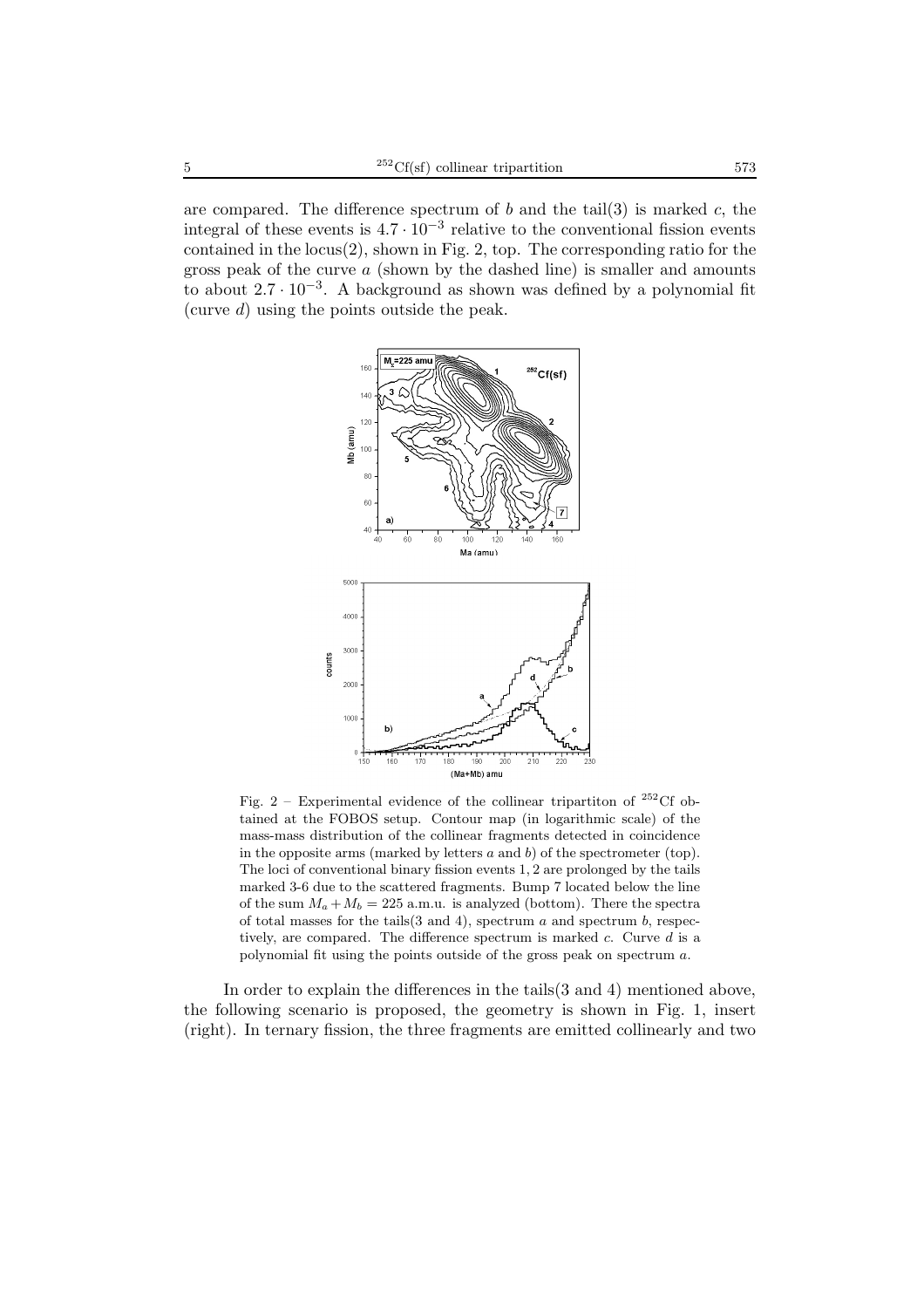of the fragments are emitted in one direction but become separated with an angle less than 1◦ after passing a dispersing media, due to multiple scattering [8]. These materials are the backing of the source (located only on the side of  $tail(4)$  or the Al foil placed deliberately in the path). If both fragments pass on and enter into the (BIC), we register a signal corresponding to the sum of the energies of the two fragments. The event is registered as binary fission with almost usual parameters. In the other scenario, only a proper energy (mass) of one of the light fragments is measured, because the second one is stopped (lost) in the supporting grid of the ionization chamber or for the other cases in the frame of the PIN diode playing the role of a separating element.



Fig. 3 – Spectrum of sum of masses  $(M_a + M_b)$  from experiment Ex2, for two registered fragments for the gate similar to the tail 4 from Fig. 2, top, spectrum b corresponds to the clean opposite arm free from dispersion foil, c is the difference spectrum.

In order to verify whether the dispersive scattering through a transparent foil can give rise to the effect discussed, we have performed a special experiment (Ex2, Fig. 1b) at the JYFL spectrometer. One side of the Cf source was covered by an Al foil(7) of a  $5\mu$ m thickness. This thickness corresponds approximately to a half of the range of a typical heavy fragment. A bump similar to that shown in Fig. 1a is observed. The result of this experiment is shown in Fig. 3, which depicts the spectra analogous to those presented in Fig. 2, bottom. The bump obtained with the difference marked  $c$ , again appears in the arm pointing to the scattering foil. The integrated yield of the spectrum  $c$ confined within the masses of 180-220 a.m.u. amounts to  $2.4 \cdot 10^{-3}$  relative to the corresponding locus of conventional binary fission. These events typically correspond to a mass loss of 40-70 a.m.u., as in the other case, the positions in the mass scale of the peaks  $c$  agree well in both experiments. This result also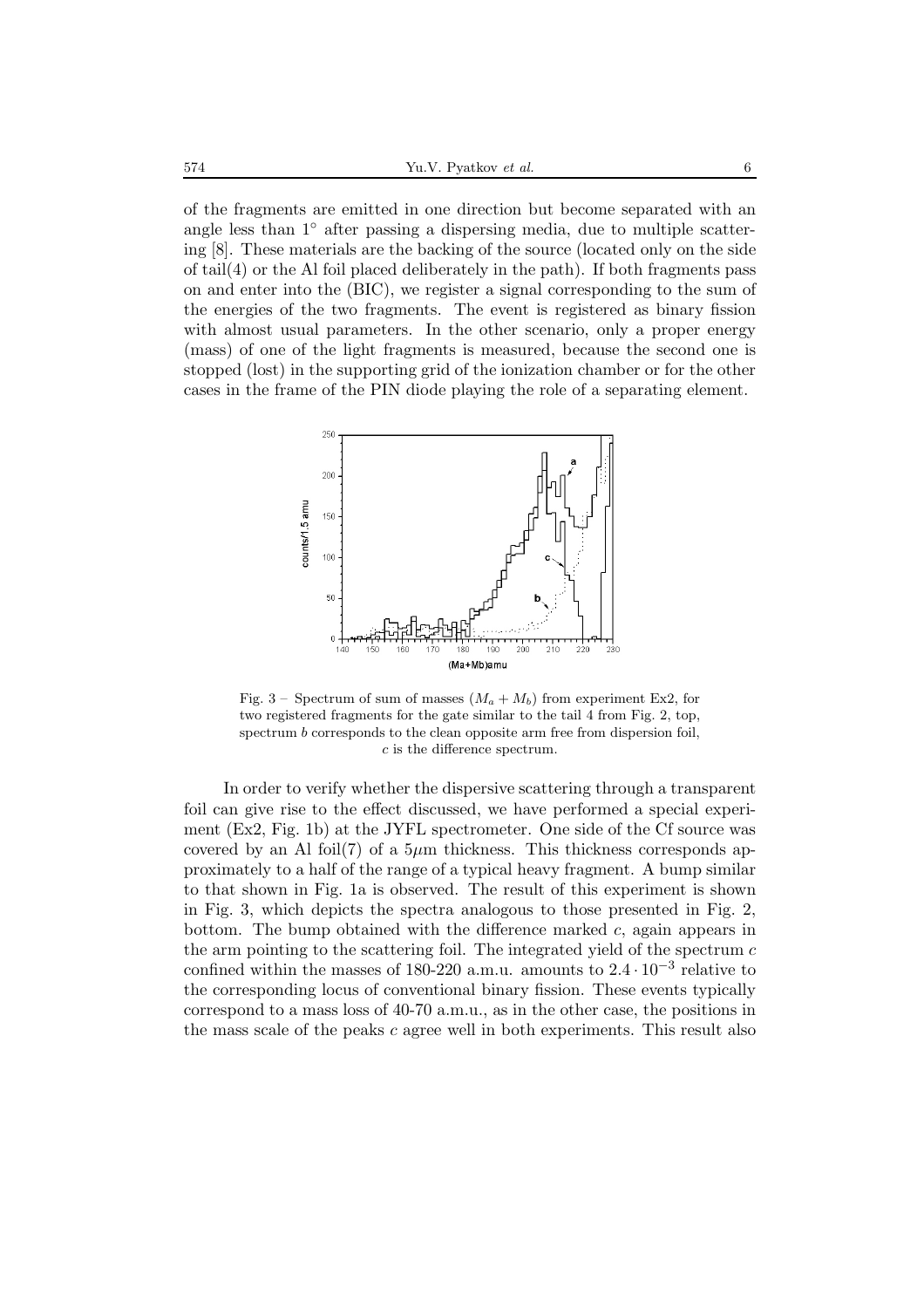shows that the effect of the dispersive scattering considered does not depend on the foil thickness.

In the third experiment (Ex3, Fig. 1c) the grids supporting the foils of the two MCPs used as timing detectors in each arm, served both as a separating mesh and as a dispersing media, the system has 72% total transparency within the geometrical solid angle. The energy was obtained by PIN diodes. Again the separation of the two lighter partners of the tripartition decay was achieved by scattering in a dispersive foils and the blocking one of the two fragments (scattered at a very small relative angle) in the frames. We observe again the bump in the sum spectrum of  $M_{total} = M_a + M_b$  confined within 180-220 a.m.u. as shown in Fig. 4. Spectrum a corresponds to the arm facing



Fig. 4 – Spectrum of the sum of masses of two detected fragments obtained in our third experiment Ex3: from the arm facing the source backing (a); the same spectrum smoothed by means of averaging of counts in three adjacent channels (shifted up by 25 counts) (b): the sum of spectrum a and a complementary spectrum obtained in the second arm of the spectrometer (shifted up by 35 counts) (c). The sums marked in the panels correspond to different pairs of magic nuclei (see text). The peak in spectrum b marked by arrow is due to the doublet of missing <sup>70</sup>*,*<sup>68</sup>Ni fragments.

the source backing, which acts as scattering medium. The additional yield mass in the same mass range as previously, relative to binary events, amounts to  $2.7 \cdot 10^{-3}$ . The best mass resolution among our experiments (< 2.5 a.m.u.) was achieved in this case. This is due to the better measurement of TOFs by the MCP detectors and the absence of straggling in the energy channel. Unfortunately, the spectrum suffers from low statistics, this is partially overcome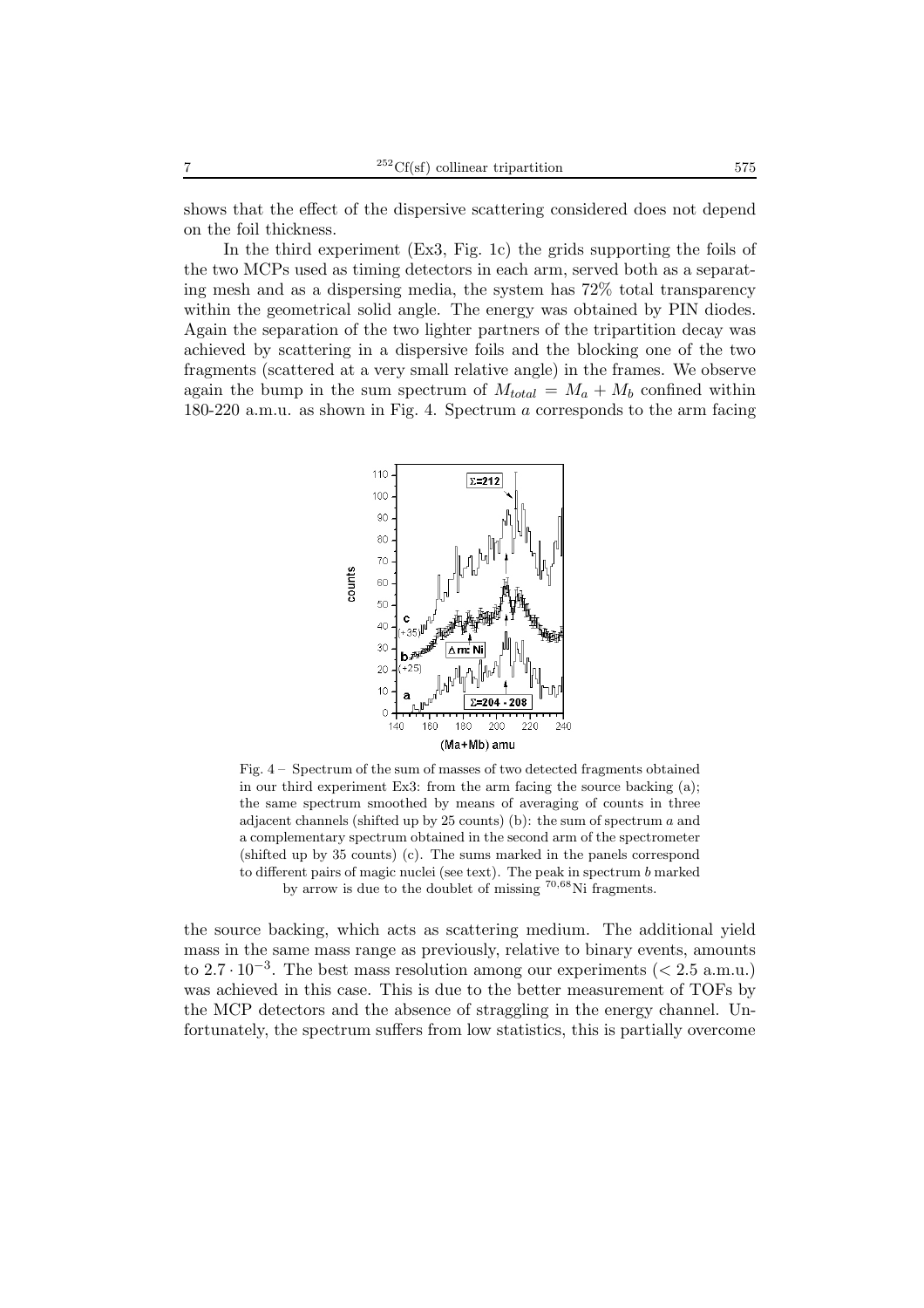by applying of a simple averaging procedure on the counts in three adjacent channels (curve b). This procedure smoothes the background fluctuations and produces two statistically reliable wide peaks in this spectrum, marked by arrows indicating missing <sup>70</sup>*,*68Ni fragments and also by total mass of two registered fragments amounting to 204-208 a.m.u., respectively. The symmetry of the two spectrometer arms is reflected in the result that the spectrum a and the complementary one obtained in the second arm of the spectrometer depicted in Fig. 4 as curve  $c$  give the same result. The statistically significant regions centered at  $M_{total} = 204 - 212$  a.m.u. are marked by arrows in Fig.4.

We note that the same effect of an enhanced yield corresponding to a missing mass defined by a region of  $M_{total} = M_a + M_b = 180 - 212$  has been observed in the three independent experiments described. The small variation of the yields relative to the total binary events can be traced back to the different geometries. Possible uncertainties of the effect yields referred from the experiments at hand need some comments. A statistical error in any cases does not exceed 2.5%. At the same time, a systematic component is hardly to be estimate. The ratio number of ternary events per binary fission is governed via multiple scattering angles by the mass-energy-charge distribution of the ternary decay products unknown in detail. Thus we can only claim that the effect should not be less than  $4 \cdot 10^{-3}$  per binary fission.

#### 4. **DISCUSSION OF THE RESULTS**

The experimental observations will be interpreted as a collinear ternary decay with three fragments of a similar mass, a decay which is different than the previously reported ternary fission, where the third light fragment (typically He or Be isotopes) is emitted perpendicular to the axis spanned by the heavy fission fragments [9]. For a more detailed discussion, we come back to the results obtained in Ex1. The contour map of the two-dimensional massmass distribution obtained by subtraction of the tail(3) from tail(4), already defined in Fig. 1a, is shown in Fig. 5a. This distribution shows the contour of the ternary mass splits more clearly, it is almost free from further experimental background originating from scattered fragments of the normal binary fission. Some features of this 2D plot can be further emphasized by a process, where a second derivative filter is applied, a method which is typically used in the search for peaks in gamma spectra [10, 11] (Fig. 5b). The scale of the squares is defined in the insert to this figure. The tops of the peaks are found over certain linear sections of  $M_a = \text{const.}$  with intersections with the discrete diagonal lines, as marked in Fig. 5b, they correspond to the total masses  $M_{total} = \text{const.}$  with values of 204, 208 and 212 a.m.u., respectively. The listed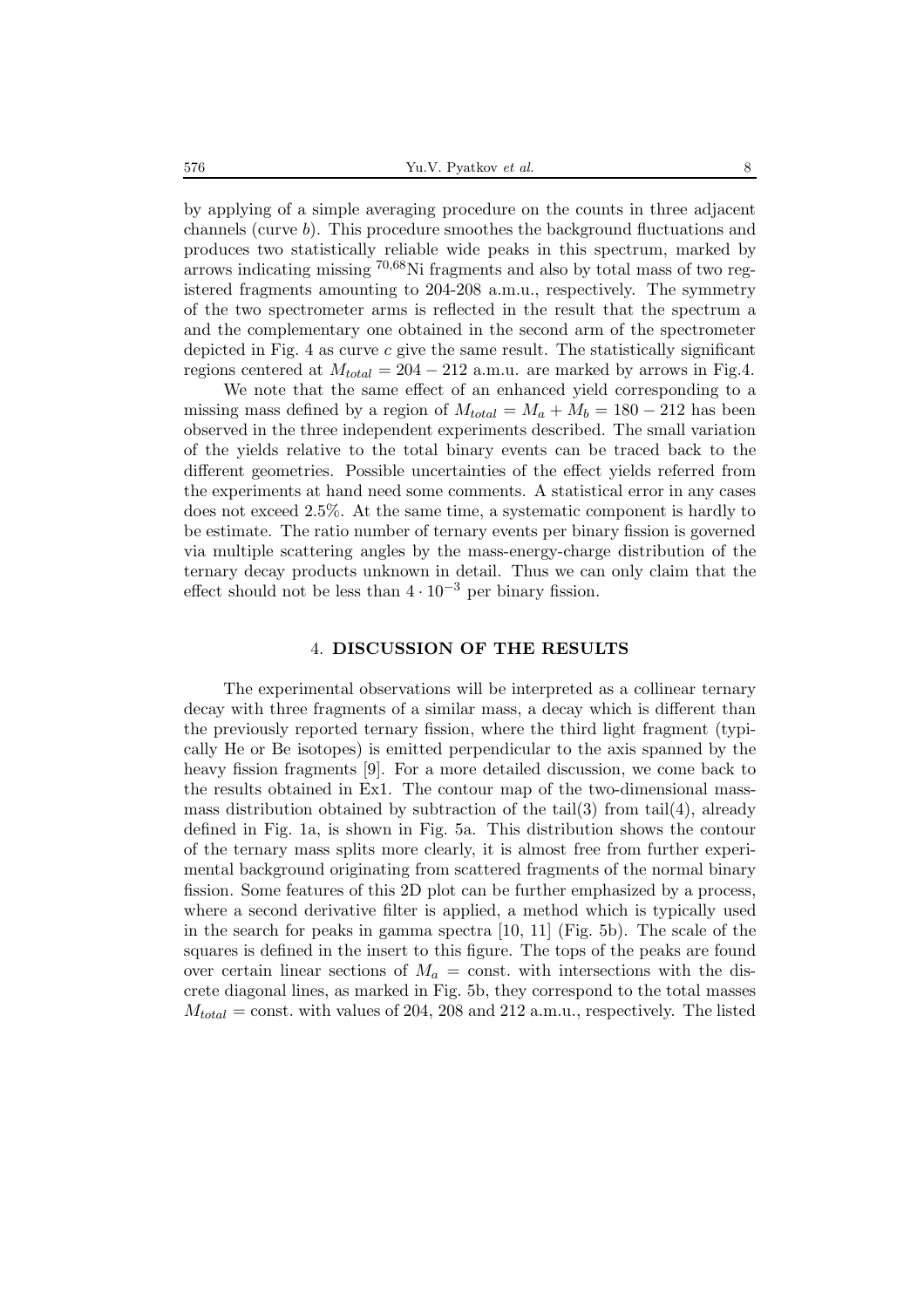peaks have already been marked in Fig. 4. Thus, the bump(7) seen in Figs. 1a and 5a consists mainly of the three overlapping ridges oriented along the lines  $M_{total} = \text{const.}$ 



Fig.  $5 - a$ ) The figure depicts as a 2D-contour map  $(M_b$  versus  $M_a$ ) the difference between the tails(3 and 4) of the events measured with the FOBOSdetector system shown in Fig. 1a; note the expanded scale for the lighter mass fragments. Dashed lines tilted by  $45°$  with respect to the  $M_a$  axis correspond to the fixed total mass of detected fragments (see the text for more details). Part  $b$  is the same as  $a$  but passed through a filter which emphasizes the two-dimensional structures.

From the observed mass spectra, we will have to consider a ternary fission process with one heavier and two lighter fragments. The missing masses in the sum spectra of the experiment (Ex1) suggest subsystems with particular masses. The same mass values are observed as distinct peaks in Fig. 4 (from Ex3); these are also seen as ridges in Fig. 5b. We note that from these data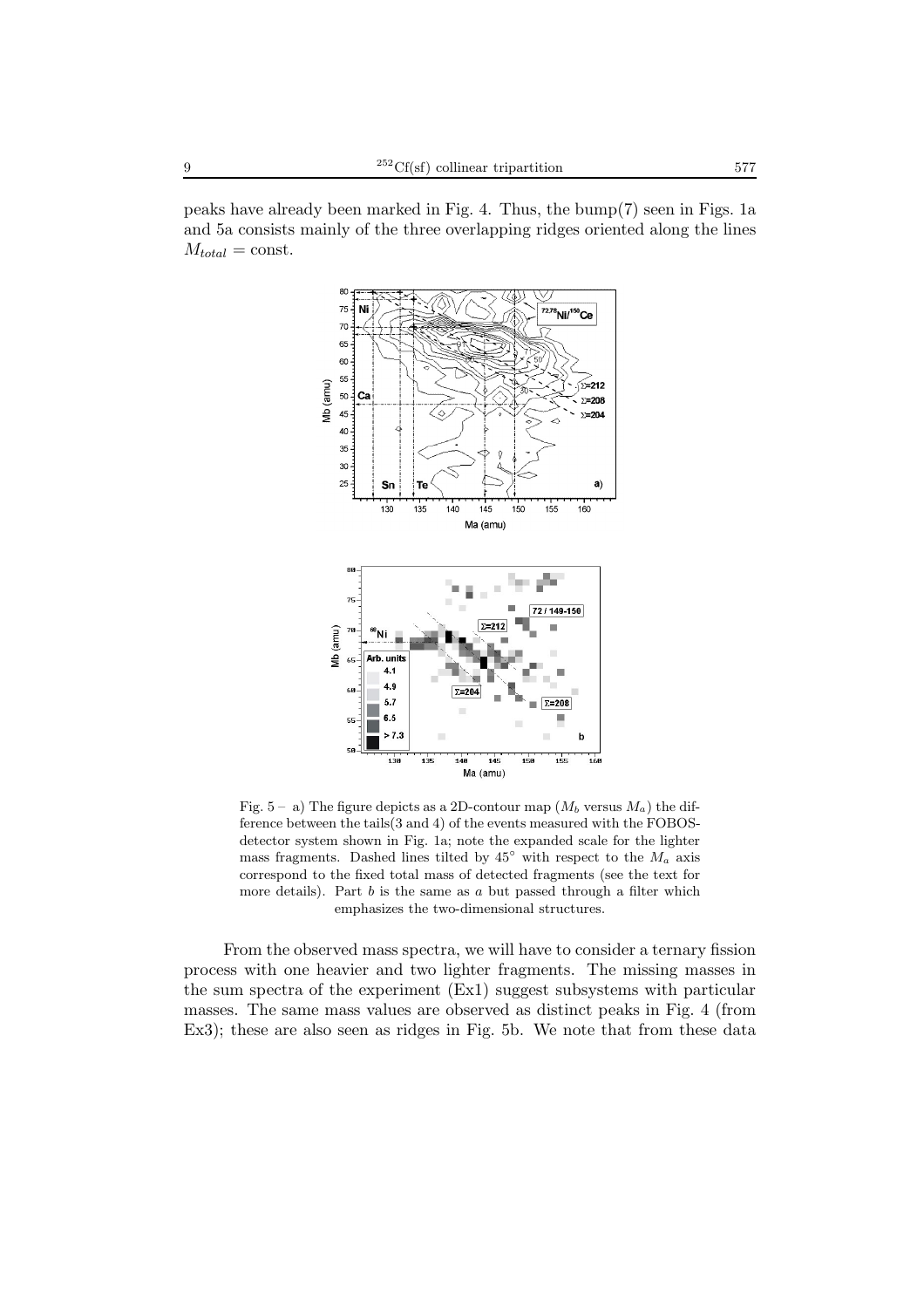the shell closures [12] in proton and neutron number are decisive for the formation of the emitted subsystems. As can be deduced from Fig. 5a, the ridges (marked by the dashed lines) go through crossing points corresponding to different combinations of two fragments with magic nucleon numbers (marked by the dot-and-dash arrows). These marked points could be related to mass values with magic subsystems well-known from binary fission [12, 13] as follows:  $204 \rightarrow ^{70}\text{Ni} + ^{134}\text{Te}$  or  $^{72}\text{Ni} + ^{132}\text{Sn}$  (missing  $^{48}\text{Ca}$ ),  $208 \rightarrow ^{80}\text{Ge} + ^{128}\text{Sn}$  (missing  $^{44}S_{28}$  and for  $M_{total} = 212 \rightarrow ^{80}Ge + ^{132}Sn$  or  $^{78}Ni + ^{134}Te$  or  $^{68}Ni + ^{144}Ba$ .

It should be noted that the central peak in the Fig. 4a (marked as  $\Sigma =$ 204 − 208) is likely a triplet which includes the peak centered at 206 a.m.u. It could be related to magic subsystem:  $206 \rightarrow ^{72}\text{Ni} + ^{134}\text{Te}$  (missing  $^{46}\text{Ar}_{28}$ ). Thus, three subsystems from these proposed above consist of three magic clusters each. The ridges discussed are crossed as well by the horizontal ridge (seen via bunching of contour lines in Fig. 1c), this effect can be linked with the isotopes of <sup>68</sup>*,*70Ni, which are also magic [13]. This observation would imply that the detected light fragment from the two  $L_1, L_2$  fragments (see Fig. 1b) is always a Ni isotope. Due to the symmetry of the detector setup, namely to the fact that the two  $L_1, L_2$  fragments are always detected in coincidence with the same heavy fragments, one must also observe events with a missing Ni fragment. This is indeed observed, the peak corresponding to missing masses of 70 and 68 a.m.u. is well-seen in Fig. 4 (curve b). Thus the different peaks in the missing-mass spectrum consistently correspond all to the ternary decay scenario proposed.

Inspecting the lower part of Fig. 5a, we observe a gross bump, which is well bounded by the mass of the double magic nucleus of  $^{48}Ca$ . Further there is a strong manifestation for the formation of the deformed magic  $150Ce$ nucleus [14], which is seen as two peaks (all in all 355 events) in the upper right corner of Fig. 5a (72*,*78Ni/150Ce). Also a weak trace of a vertical ridge in the vicinity of the well-known magic  $^{144}$ Ba<sub>88</sub> nucleus should be noted.

Completing this section, we would like to stress that the observation of structures for the masses of the emitted fragments and the missing masses corresponding to known shells must be seen as a decisive argument in favor of the physical origin of the effect of tripartition. No experimental feature can emphasize these mass values; the experiment does not know magic numbers. The role of the nuclear shells in the effect observed appears in analogy with known molecular-like states in light alpha-cluster nuclei, which can also form strongly deformed hyper-deformed resonances. Recent theoretical studies of multicluster accompanied fission [15] and binary clusterization of the  $252 \text{C}$ f nucleus [16] emphasize the role of double magic nuclei of <sup>132</sup>Sn and <sup>48</sup>Ca in these processes.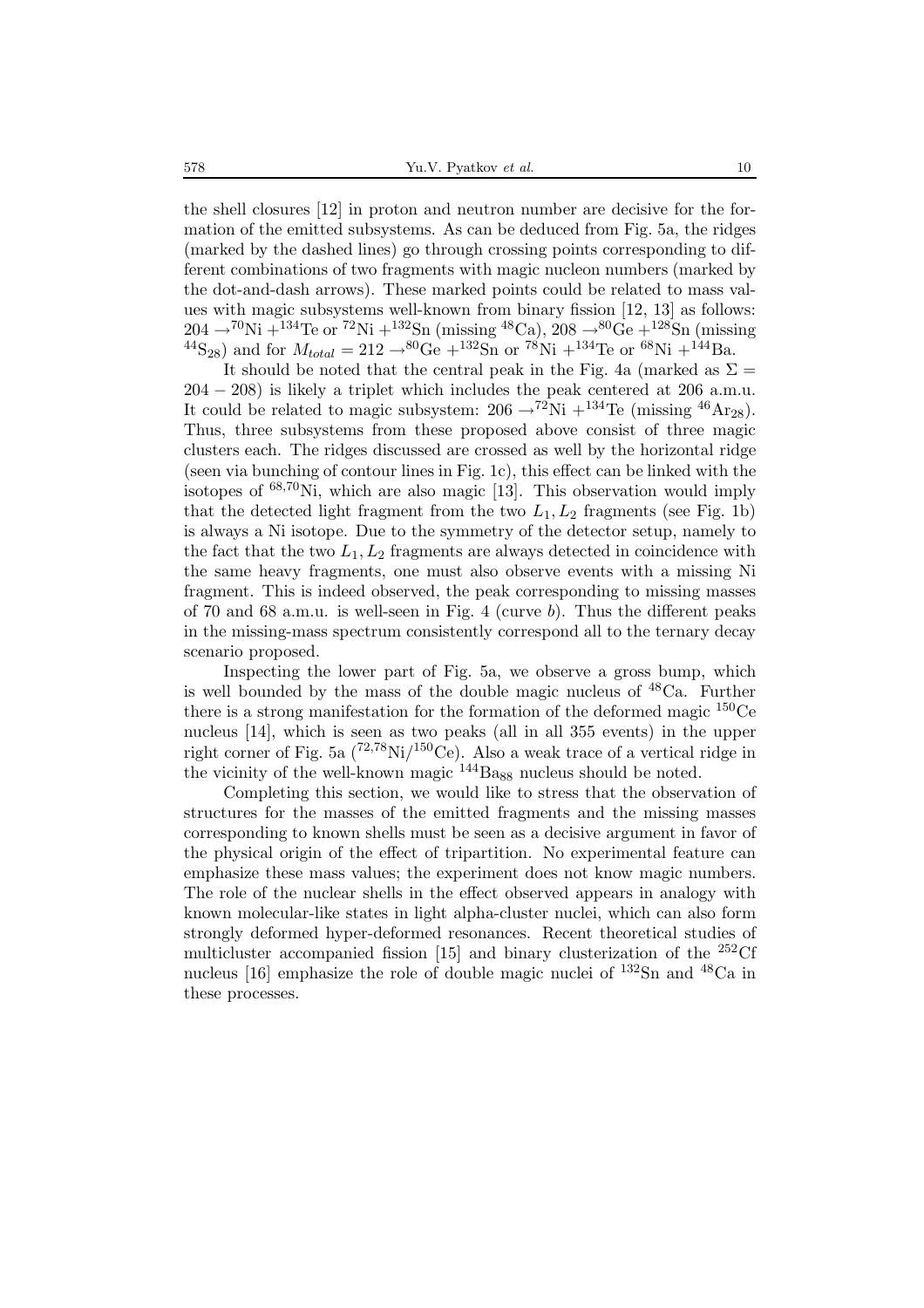## 5. **CONCLUSION, THE TERNARY FISSION PROCESS**

Understanding of the physical mechanism of the CCT will require additional efforts in experiment and theory, but some conclusions can already be drawn. The observed ternary decay must be viewed as a sequence of two neck ruptures of a hyperdeformed shape, and strongly deformed substructures may be created in the first step. In the ternary decay modes, first a heavy fragment may be created, equal by mass to the sum of two magic clusters (consisting of Sn, Te for the heavy and of Ge, Ni for the light ones) and a complementary light fragment  $L_1$ . The following rupture of the heavy fragment, created in the first stage, leads to the formation of cluster  $L_2$  and a complimentary one being heavier than Sn or Te. An alternative scenario leading to the horizontal ridge in Fig. 5a differs by the creation of Ni cluster at the first step.

We can consider a preformation of two magic clusters in the body of the fissioning system at the early stage of its elongation. This was shown in the framework of Strutinsky procedure in [17] to occur by the formation of a potential valley in a multidimensional deformation space. Descending from the fission barrier along a specific valley is accompanied by tunneling of the system into the valley of separated fragments [18]; this path is described by a continuous trajectory in the space of observables [19] relevant for the experiment such as energy, mass and others.

We can propose that the ternary decays follow the path along the most populated valley based on the Ge-Sn clusters revealed in ref. [17] and those energetically close by. All these valleys give rise to the trajectories which are united in the gross bump marked 7 in Figs. 2a and 5a.

Two important facts must be emphasized to explain the occurrence of the ternary fission in the specific mode observed here. Already from the liquid drop model the Q-value for the fission mode with three fragments is larger than for binary fission. Similar to the latter ternary fission is preferred for masses where magic numbers of the shell model are possible. The mentioned fission valleys are thus deeper than for binary fission and are deepest for ternary fission with at least two magic (or semimagic) clusters. The Coulomb interaction between the two clusters give the minimum energy value (deepest valley) for the collinear configuration. Deviations from these two conditions have very large effect in the reduction of the fission probabilities. The results presented here for the decay of the nucleus of the <sup>252</sup>Cf show that the first time the true ternary spontaneous decay channel has been observed with good statistical accuracy in agreement with recent theoretical expectations [20]. The decay fragments with the masses in the vicinity of magic  $^{132}Sn$ ,  $^{70}Ni$  and  $^{48}Ca$ isotopes fly apart almost collinearly and we call such decay *collinear cluster tripartition* (*CCT*). The probability of this new effect is not less than  $4 \cdot 10^{-3}$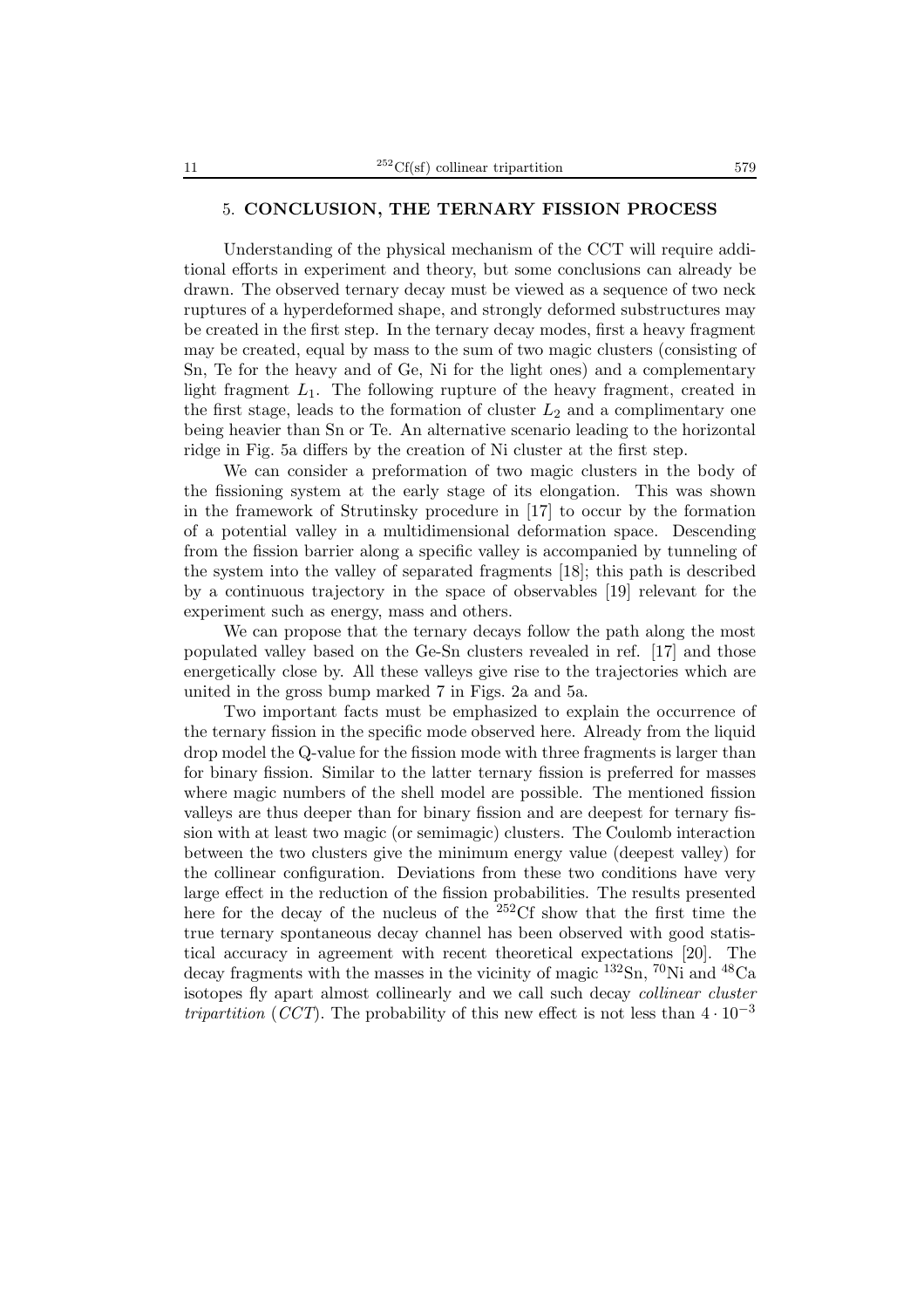with respect to the normal binary fission. This implies that its probability is much larger than that of the known ternary fission accompanied by the light charged particles. It seems now clear that the effect is due to the formation of the multicomponent nuclear molecules based on magic nuclei as clustered substructures in the body of the decaying heavy system. This observation points to the need of an essential refinement of the actual fission theory.

Acknowledgements. The work was partially supported by the Russian Foundation for Basic Research, grant 05-02-17493.

#### REFERENCES

- 1. P. Schall *et al.*, On symmetric tripartition in the spontaneous fission of  $^{252}$ Cf, Phys. Let., **B 191**, 339 (1987).
- 2. S.P. Tretjakova et al., The present state of cluster radioactivity research, Jadernaja fisika, **66**, 1665 (2003).
- 3. Yu.V. Pyatkov et al., Experimental confirmation of the collinear cluster tripartition of  $the$   $^{252}\mathrm{Cf}$   $nucleus,$  International Symposium on Exotic Nuclei, Peterhof, Russia, 5–12 July 2004, Conference proceedings, eds. Yu.E. Penionzhkevich, and E.A. Cherepanov, World Scientific, Singapore, p. 351–356, 2005.
- 4. Yu.V. Pyatkov et al., New indications of collinear tripartition in <sup>252</sup>Cf(sf) studied at the modified FOBOS setup, Physics of Atomic Nuclei, **66**, 1631 (2003).
- 5. Yu.V. Pyatkov et al., New results in studying of the collinear cluster tripartition of the  $252Cf$  nucleus, JINR Preprint E15-2004-65, Dubna, 2004.
- 6. D.V. Kamanin et al., Neutron channel of the FOBOS spectrometer for the study of spontaneous fission, Physics of Atomic Nuclei, **66**, 1655, (2003).
- 7. H.-G. Ortlepp et al., The 4π-fragment-spectrometer FOBOS, Nucl. Instr. and Meth. A, **403**, 65, (1998).
- 8. L. Meyer, Plural and multiple scattering of low-energy heavy particles in solids, Phys. Stat. Sol. (b), **44**, 253 (1971).
- 9. F. Goennenwein et al., Ternary and quaternary fission, Europhysics news, **36**, 11 (2005).
- 10. M.A. Mariscotti, A method for automatic identification of peaks in the presence of background and its application to spectrum analysis, Nucl. Instr. and Meth, **50**, 309 (1967).
- 11. Yu.V. Pyatkov et al., Manifestation of the fine structures in the fission fragment massenergy distribution in the 233U(n*th*, f) reaction, Nucl. Instr. and Meth., **A 488**, 381 (2002).
- 12. B.D. Wilkins et al., Scission-point model of nuclear fission based on deformed-shell effects, Phys. Rev. C, **14**, 1832 (1976).
- 13. D. Rochman et al., Super-asymmetric fission in the <sup>245</sup>Cm( $n_{th}$ , f) reaction at the Lohengrin fission-fragment mass-separator, Nucl. Phys., **A 735**, 3 (2004).
- 14. H. Märton, Private communication.
- 15. D.N. Poenaru et al., Multicluster accompanied fission, Phys. Rev., **C 59**, 3457 (1999).
- 16. J. Cseh et al., Deformation dependence of nuclear clusterization, Phys. Rev., **C 70**, 034311 (2004).
- 17. Yu.V. Pyatkov et al., Manifestation of clustering in the <sup>252</sup>Cf(sf) and <sup>249</sup>Cf(n<sub>th</sub>, f) reactions, Nucl. Phys., **A 624**, 140 (1997).